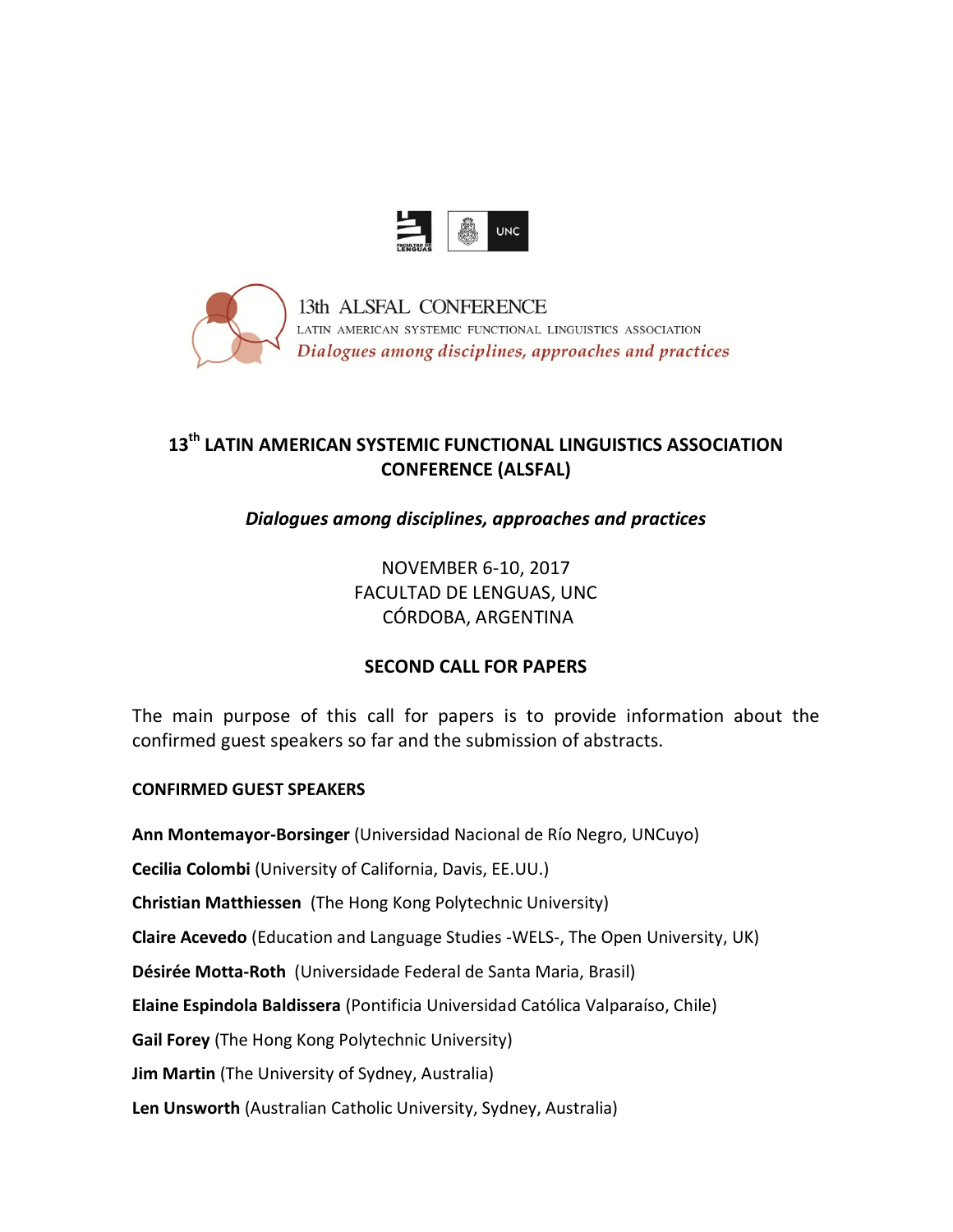The guest speakers who have confirmed their participation in the conference will be in charge of Plenary Talks and/or Pre-conference courses.

The speakers for the Round Tables will be announced in the third call for papers.

## **PRE-CONFERENCE COURSES**

The pre-conference courses will take place on Nov. 6 and 7. The topics and fees will be announced in the next call for papers.

## **ACTIVITIES**

- Plenary talks
- Round tables
- Pre-conference courses
- Concurrent presentations:
	- Research paper presentations
	- Presentations concerning teaching/translating practices
	- Theoretical reflections
	- Panels (a panel consists of 3 or 4 presentations on one main topic, for example presentations on various aspects of the same research project)

# **MAIN TOPICS OF THE CONFERENCE**

- 1. SFL and Language Education
- 2. SFL and Translation Studies
- 3. Critical and Positive Discourse Analysis
- 4. Theoretical Developments in SFL concerning Spanish and Portuguese
- 5. Language Development
- 6. Multimodality
- 7. SFL and other Linguistic Theories
- 8. Corpus Linguistics
- 9. Descriptive and Comparative Linguistics and Language Typology

### **OFFICIAL LANGUAGES**

Spanish Portuguese English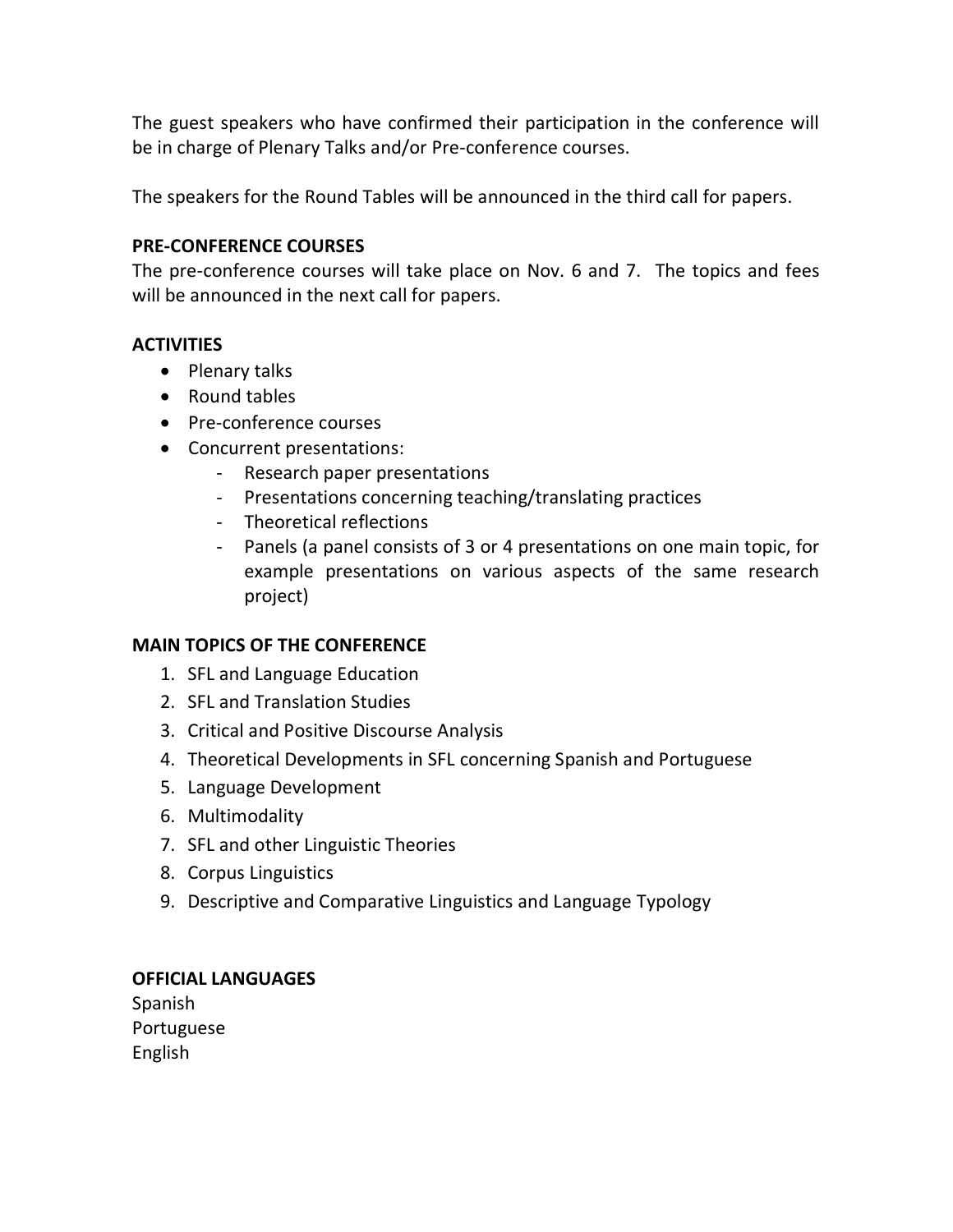#### **ABSTRACT SUBMISSION**

Submission deadline: May 19, 2017

Abstracts must be sent to the following e-mail address: [alsfal2017abstracts@gmail.com](mailto:alsfal2017abstracts@gmail.com) with the words ABSTRACT SUBMISSION and with the LAST NAME OF AUTHOR/S in the subject line.

Abstracts must follow the guidelines specified under "ON THE SUBMISSION OF ABSTRACTS" (see below).

### **NOTIFICATION OF ACCEPTANCE**

Letters of acceptance will be sent as from July 31, 2017.

**Special notice:** For organizational purposes, presenters will be asked to confirm attendance before September 20.

### **ON THE SUBMISSION OF ABSTRACTS**

- Abstracts can be written in any of the official languages by up to three (3) authors.
- Authors may submit up to two (2) papers on any of the topics suggested above.

On the left-hand side:

- Theme (must be chosen from the list under "MAIN TOPICS OF THE CONFERENCE")
- Title of the paper
- Name and last name of author(s)
- E-mail address below each author's name
- $\bullet$  Institution to which the author(s) belong(s)
- Keywords: between 3 and 5, in lowercase and hyphenated
- The abstract should be between 300 and 400 words, not including bibliographical references. It should contain objectives, theoretical framework, methodology and, if available, preliminary results or conclusions.
- The margins of the text should be justified.
- The bibliographical references should follow the APA style.

Page layout:

- Margins: top and bottom: 2.5 cm; left and right: 3 cm)
- Font: Times New Roman size 12. Spacing: 1.5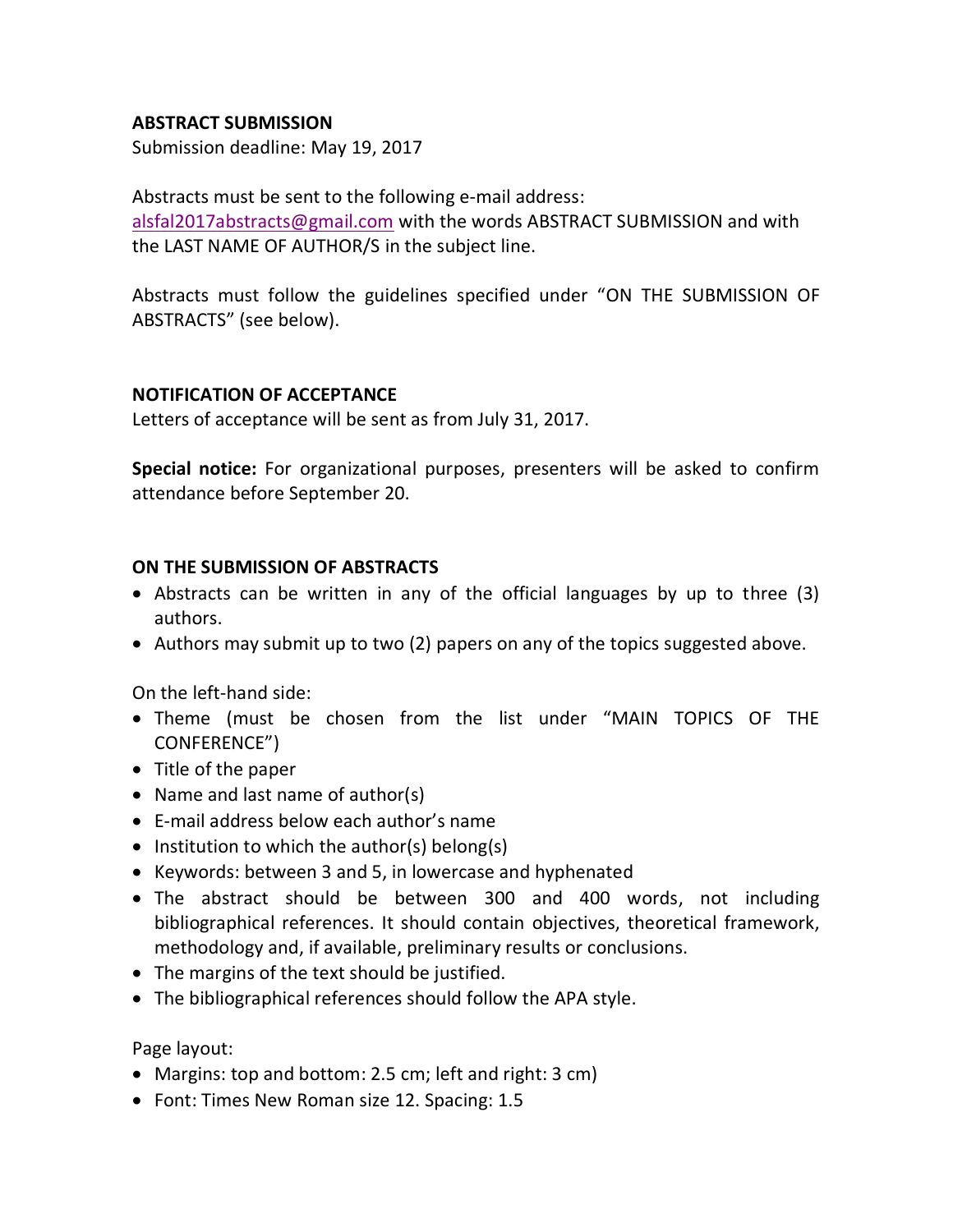#### **Model abstract**

**Topic**: SFL and Language Education **Title**: Some SFL contributions to adolescents' literacy **Authors**: Rosas, Juan del Pilar [roju@correo-e.com](mailto:roju@correo-e.com) Polos, Vanda [pova@correo-e.com](mailto:pova@correo-e.com) **Institution**: Colegio Universitates **Keywords**: linguistics – literacy – text – Halliday

#### **ORAL PRESENTATIONS**

**Abstract**

The presentations can be delivered in any of the official languages of the conference. Each paper will be allotted 20 minutes and the coordinated sessions will be given 60 minutes. At the end of the presentations, there will be time for questions and discussion.

In the case of multiple authors, attendance of at least one author per paper will be required.

#### **REGISTRATION FEES**

|                           | before August 14 | as from August 15 |
|---------------------------|------------------|-------------------|
| National presenter        | \$1400           | \$1800            |
| International presenter   | U\$D120*         |                   |
| National participant      | \$700            | \$1000            |
| International participant | U\$D 70*         |                   |